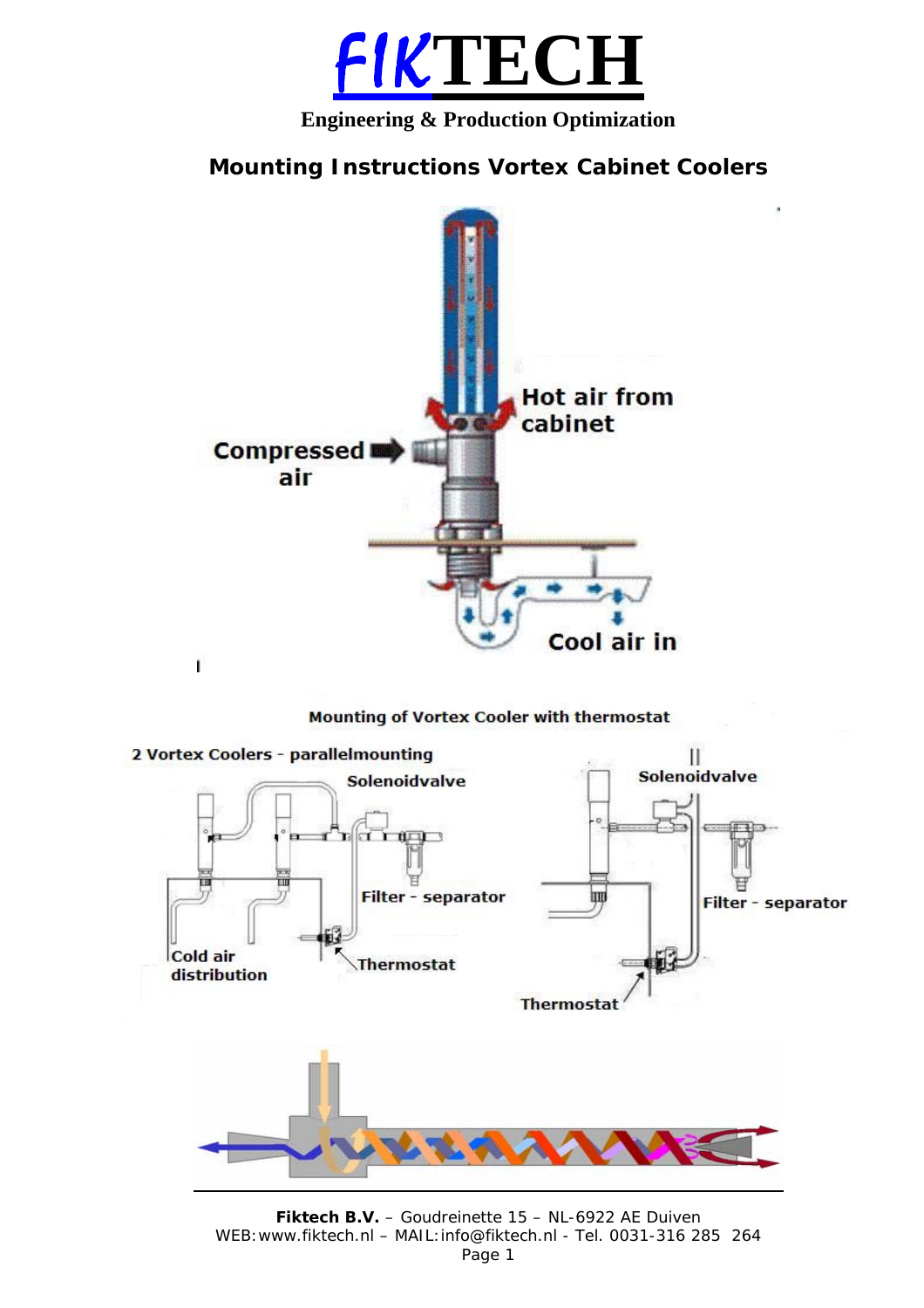

#### **Engineering & Production Optimization**

## **COMPRESSED AIR LINE SIZES**

Compressed air lines should be sized to hold pressure drops to a minimum. When installing supply lines, use 1/8" pipe for runs up to 3 m. Use 1/4" pipe for runs up to 7.6 m, and 3/8" pipe for runs over 7.6 m. If using compressed air hose, consider 3/8" LD. hose to be the same as 1/4" pipe and 1/2" LD. hose to be the same as 3/8" pipe. **Do not use restrictive fittings such as quick connects. They can "starve" the Cabinet Cooler by causing excessive line pressure drop.** 

## **COMPRESSED AIR SUPPLY**

With proper filtration and separation of dirt, moisture and oil from the compressed air supply, the Cabinet Cooler will run for years with no maintenance required. Make use of an Automatic Drain Filter Separator which provides 5 micron filtration. Vortex Cabinet Coolers are designed to use normal shop air supplies of 80 to 100 PSIG (5.5 to 6.9 BAR).

Thermostat control will minimize compressed air usage and should be used whenever possible.

#### **USING THE CABINET COOLER**

For use on a flat surface of a cabinet, the Cabinet Cooler mounts in an upright position to the enclosure thru a 22, 29, 32 or 49 mm diameter hole (depending of the size of cooler). A nut is supplied to lock it in place. The Cabinet Cooler will provide a 28<sup>°</sup> C temperature drop from supply air temperature at 100 PSIG (6.9 BAR). An elevated inlet temperature will produce a corresponding rise in cold air temperature and reduction in cooling capacity.

## **COLD AIR DISTRIBUTION KIT**

The Cold Air Distribution Kit includes 1.2 m of flexible tubing, adhesive backed clips to hold the tubing in place, connector and end plug. The tubing is used to direct the cold air for circulation or to hot spots, as needed. Holes may be drilled or cut ("V" shaped) in the tubing. If the end is plugged, use **at least** 4 x 3.2mm diameter holes in the tube to eliminate excessive back pressure on the Cabinet Cooler.

#### **HUMIDITY**

If ambient air can circulate through the enclosure, humidity from this air may condense on the tubing used to distribute the cold air. Any moisture in an electrical enclosure is dangerous. To prevent this potential problem, close off any vents or fan intakes that allow ambient air into the enclosure. Fans can be relocated inside the cabinet to help circulate the cold air.